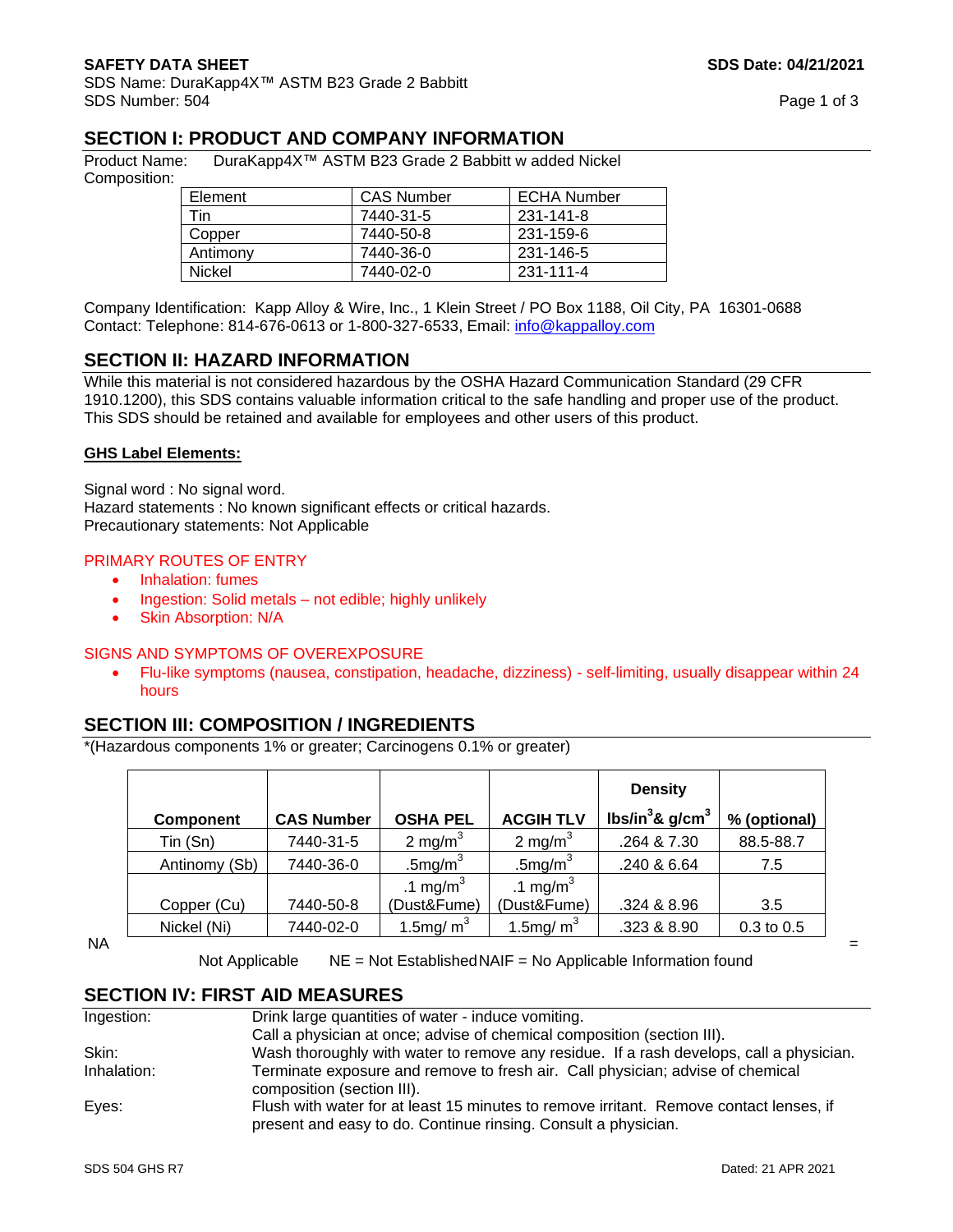### **SAFETY DATA SHEET SOLUTION SDS Date: 04/21/2021**

SDS Name: DuraKapp4X™ ASTM B23 Grade 2 Babbitt SDS Number: 504 Page 2 of 3

### **SECTION V: FIRE FIGHTING MEASURES**

| Flash point & Methods Used: | N/A                                           |  |
|-----------------------------|-----------------------------------------------|--|
| Auto Ignition Temperature:  | N/A                                           |  |
| <b>Flammability Limits:</b> | (in air, % by volume) LEL: N/A and UEL: N/A   |  |
| <b>Extinguisher Media:</b>  | CO <sub>2</sub> or dry chemical extinguisher. |  |

### DO NOT USE WATER ON MOLTEN METAL: LARGE FIRES MAY BE FLOODED WITH WATER FROM A SAFE DISTANCE

| <b>Special Fire Fighting Procedures</b> | Use NIOSH/MSHA -approved self-contained breathing apparatus and full<br>protective clothing if involved in fire. |
|-----------------------------------------|------------------------------------------------------------------------------------------------------------------|
|                                         |                                                                                                                  |

Unusual Fire and Explosion Hazards Finely divided dust may form explosive mixture with air.

### NEVER DROP WATER OR LIQUIDS INTO MOLTEN SOLDER.

**\*Do not plunge damp or wet solder bars/pieces into molten solder**

# **SECTION VI: ACCIDENTAL RELEASE MEASURES**

Steps to be taken if material is spilled or released:

- Solder is solid / recyclable
- Vacuuming is recommended for accumulated metal dust from saw/grind operations.

# **SECTION VII: HANDLING AND STORAGE**

Precautions to be taken in handling and storage:

- Dry storage; ambient temperature
- Other Precaution / Special Handling:
	- Wet or moist ingot(s) WILL present an explosion hazard when submerged in molten solder.

### **\*AVOID FIRE/EXPLOSION RISKS. Always preheat ingot before charging into furnace.**

# **SECTION VIII: EXPOSURE CONTROLS / PERSONAL PROTECTION**



Respiratory Protection: Use NIOSH-approved breathing apparatus to prevent exposure to dusts and fumes. Eye Protection: Approved safety glasses/welding goggles, appropriate to your procedure, should be worn. Ventilation: Local Exhaust: YES; Mechanical: YES Special: Conform to your regulatory statutes. Other: Standard protective equipment used in soldering (/applicable) operations. \*Protective gloves are recommended, especially for high temperature applications to prevent burns. \*Conform to all local, state, federal regulations.

 $F$ />1204 $^{\circ}$ C

See also: 29 CFR 1910.132 - 29 CFR 1910.140. *Personal Protective Equipment* 29 CFR 1910.251 - 29 CFR 1910.257. *Welding, Cutting and Brazing*

# **SECTION IX: PHYSICAL AND CHEMICAL PROPERTIES**

Boiling Point: Melting Point: Vapor Pressure (mm Hg.): N/A Vapor Density  $(AIR = 1)$ :  $N/A$ Density: .2643 lbs/cu.in. and/or 7.315g/ml Solubility in Water: 0 (solid) Evaporation Rate (Butyl Acetate = 1): N/A

 $F / 241 - 354 °C$ Appearance and Odor: Lustrous, silver metal; odorless / various shapes and sizes.

# **SECTION X: STABILITY AND REACTIVITY**

Stability: Stable Conditions to avoid: None